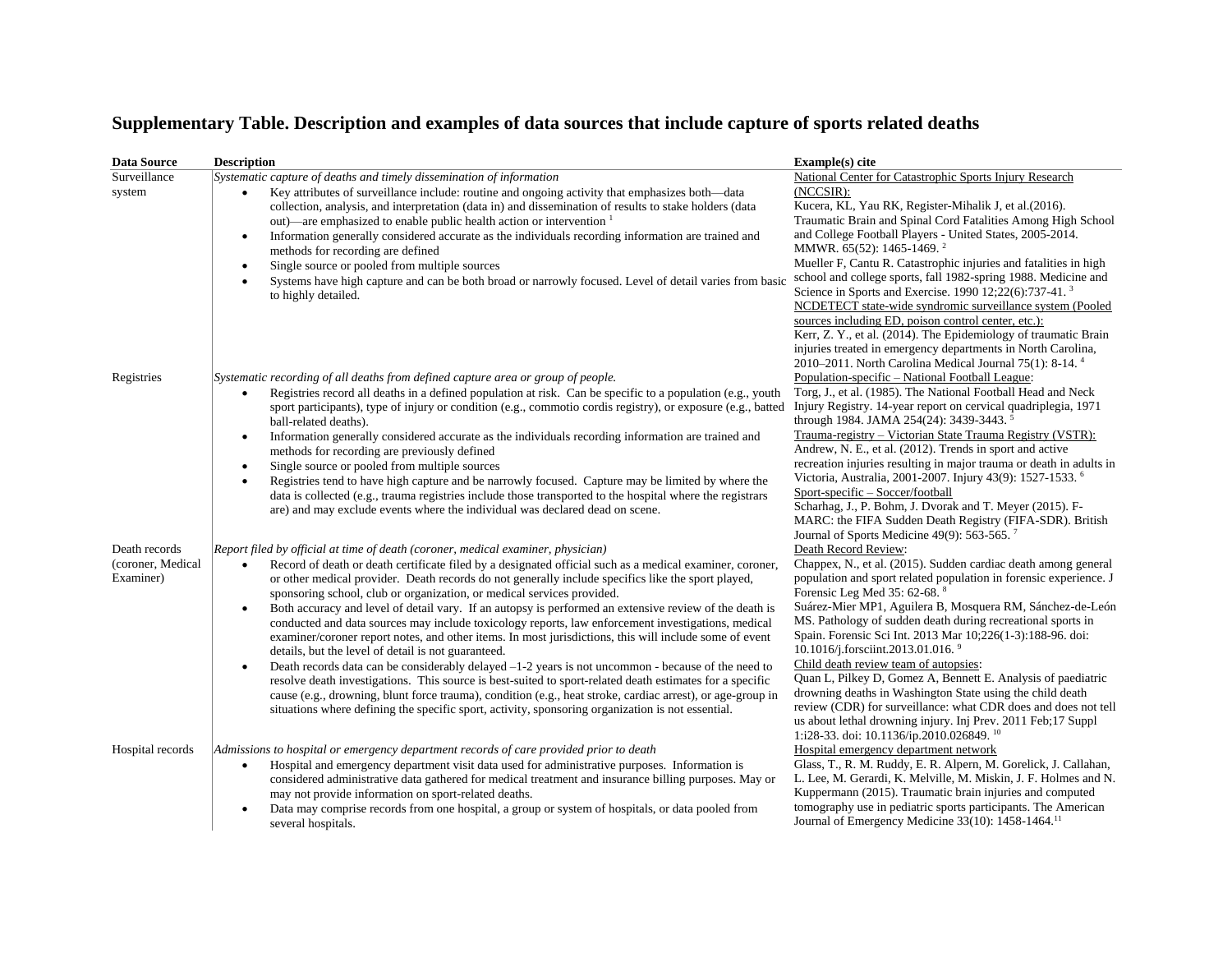| Insurance                       | Relevant details about the athlete, event and injury are often not recorded (sport, level of play,<br>sponsoring organization). Deaths that are not transported to a hospital are not recorded here (e.g. death<br>on the field of play).<br>Best for sport-related death estimates for a specific cause (e.g., drowning), specific condition (e.g., heat<br>stroke), or age-group where defining the specific sport or sponsoring organization is not critical.<br>Claims filed to insurance company<br>Individuals covered by insurance plans, or their nominee, file claims to cover the costs of medical<br>treatment, lost income and other costs incurred. Insurance coverage may be medical-related (e.g., health<br>insurer), death benefits (e.g., life insurance), or catastrophic coverage for sport or venue (e.g., sports<br>organization, state high school association or school based).<br>Claims are filed by the family or next-of-kin and the organization evaluates whether the claim will be<br>covered. Data is only representative of the individuals who are eligible and actually file a claim.<br>Medical care claims, catastrophic insurance claim, death benefit claim<br>$\bullet$<br>Data available include items related to the claim being processed and may include dates of event,<br>$\bullet$<br>treatment and/or death; diagnoses and service codes; type of event, etc.<br>Activity or sport may be missing for health or life insurance, but is typically available for catastrophic<br>$\bullet$<br>insurance | Venue insurance – Jockey injuries at insured race tracks:<br>Waller AE, Daniels JL, Weaver NL, Robinson P. Jockey injuries<br>in the United States. JAMA. 2000 Mar 8;283(10):1326-8. <sup>12</sup><br>National sport risk protection policy – Australian football<br>Fortington LV, Finch CF (2016) Death in community Australian<br>football: a ten year national insurance claims report. PLoS ONE<br>11(7): e0159008. doi:10.1371/journal.pone.0159008 <sup>13</sup><br>Organization insurance - state-level high school catastrophic<br>insurance:<br>Maron, B., et al. (1998). Prevalence of sudden cardiac death<br>during competitive sports activities in Minnesota high school<br>athletes. Journal of the American College of Cardiology 32(7):<br>1881-1884. 14 |
|---------------------------------|-------------------------------------------------------------------------------------------------------------------------------------------------------------------------------------------------------------------------------------------------------------------------------------------------------------------------------------------------------------------------------------------------------------------------------------------------------------------------------------------------------------------------------------------------------------------------------------------------------------------------------------------------------------------------------------------------------------------------------------------------------------------------------------------------------------------------------------------------------------------------------------------------------------------------------------------------------------------------------------------------------------------------------------------------------------------------------------------------------------------------------------------------------------------------------------------------------------------------------------------------------------------------------------------------------------------------------------------------------------------------------------------------------------------------------------------------------------------------------------------------------------------------------------------------------|----------------------------------------------------------------------------------------------------------------------------------------------------------------------------------------------------------------------------------------------------------------------------------------------------------------------------------------------------------------------------------------------------------------------------------------------------------------------------------------------------------------------------------------------------------------------------------------------------------------------------------------------------------------------------------------------------------------------------------------------------------------------------|
| Workers'                        | Claims filed with employer                                                                                                                                                                                                                                                                                                                                                                                                                                                                                                                                                                                                                                                                                                                                                                                                                                                                                                                                                                                                                                                                                                                                                                                                                                                                                                                                                                                                                                                                                                                            | Membership insurance – Australia Jockey Association Claims:                                                                                                                                                                                                                                                                                                                                                                                                                                                                                                                                                                                                                                                                                                                |
| comp/cover                      | Workers' compensation or cover for players ("workers") who are employed by a sporting team, club, or<br>$\bullet$<br>organization. Insurers may be government sponsored or private. Generally, if the player is injured "on<br>the job" they are eligible to file a claim for medical care, wage replacement, and disability. If they die,<br>they may be eligible for death benefits.<br>Workers' compensation/cover information is recorded on health care visits including dates of treatment,<br>$\bullet$<br>diagnosis codes, treatment received, etc.<br>Greater level of detail available, but generalizable to the individuals covered by the plan and who file a<br>claim.<br>Information is also available for the player (gender, age, etc.), sport (sport, organization, level of play),<br>$\bullet$<br>and the circumstances surrounding the event (event date, activity, and mechanism of injury). Workers'<br>compensation data for professional sports may be difficult for outside researchers to access.                                                                                                                                                                                                                                                                                                                                                                                                                                                                                                                           | Curry BA, Hitchens PL, Otahal P, Si L, Palmer AJ. Workplace<br>injuries in thoroughbred racing: an analysis of insurance<br>payments and injuries amongst jockeys in Australia from 2002 to<br>2010. Animals (Basel). 2015 Sep 8;5(3):897-909. doi:<br>10.3390/ani5030390. <sup>15</sup>                                                                                                                                                                                                                                                                                                                                                                                                                                                                                   |
| Emergency<br>services           | Ambulance, air rescue, ski patrol, or surf lifesaving record of care provided prior to death<br>A catastrophic injury/death of a player will more than likely be attended by emergency service<br>$\bullet$<br>personnel including ambulance, emergency medical system (EMS), police, and/or fire services; search<br>and rescue; lifeguard; etc.<br>Records are representative of the status of the athlete at the time of rescue and transfer and may or may<br>$\bullet$<br>not contain information about whether the athlete died (e.g., death).<br>Call-outs and/or services<br>Data from these sources includes basic information about the event (date, time, location, and witnesses)<br>victim (age, gender), type of injury and symptom presentation, type of emergency services provided,<br>and disposition (dead on arrival, transport to hospital, helicopter transfer, etc.).                                                                                                                                                                                                                                                                                                                                                                                                                                                                                                                                                                                                                                                          | Search and Rescue – recreational sport:<br>Pasquier M, Taffé P, Kottmann A, Mosimann U, Reisten O,<br>Hugli O. Epidemiology and mortality of glacier crevasse<br>accidents. Injury. 2014 Nov;45(11):1700-3. doi:<br>10.1016/j.injury.2014.07.001. <sup>16</sup><br>Hohlrieder M, Kroesslhuber F, Voelckel W, Lutz M, Mair P.<br>Experience with helicopter rescue missions for crevasse<br>accidents. High Alt Med Biol. 2010 Winter; 11(4): 375-9. doi:<br>10.1089/ham.2010.1027. <sup>17</sup><br>Lifeguard reports:<br>Harada SY, Goto RS, Nathanson AT. Analysis of lifeguard-<br>recorded data at Hanauma Bay, Hawaii. Wilderness Environ<br>Med. 2011 Mar; 22(1): 72-6. doi: 10.1016/j.wem.2010.10.012. <sup>18</sup>                                                |
| Sport, club, or<br>organization | Deaths recorded for players in entire sport, club or organization<br>Sport teams, clubs, and organizations collect their own injury and mortality information for their<br>$\bullet$                                                                                                                                                                                                                                                                                                                                                                                                                                                                                                                                                                                                                                                                                                                                                                                                                                                                                                                                                                                                                                                                                                                                                                                                                                                                                                                                                                  | Sport Organization:<br>Harmon KG, Drezner JA, Maleszewski JJ, Lopez-Anderson M,                                                                                                                                                                                                                                                                                                                                                                                                                                                                                                                                                                                                                                                                                            |
| specific                        | participants.<br>Data are generally collected to monitor and inform the safety and health of their participants.                                                                                                                                                                                                                                                                                                                                                                                                                                                                                                                                                                                                                                                                                                                                                                                                                                                                                                                                                                                                                                                                                                                                                                                                                                                                                                                                                                                                                                      | Owens D, Prutkin JM, Asif IM, Klossner D, Ackerman MJ.<br>Pathogeneses of sudden cardiac death in National Collegiate                                                                                                                                                                                                                                                                                                                                                                                                                                                                                                                                                                                                                                                      |
|                                 | Athlete-status and sport are known, as is the activity at the time of the death. Not always available for<br>research purposes.                                                                                                                                                                                                                                                                                                                                                                                                                                                                                                                                                                                                                                                                                                                                                                                                                                                                                                                                                                                                                                                                                                                                                                                                                                                                                                                                                                                                                       | Athletic Association athletes. Circ Arrhythm Electrophysiol.<br>2014 Apr;7(2):198-204. doi: 10.1161/CIRCEP.113.001376. <sup>19</sup>                                                                                                                                                                                                                                                                                                                                                                                                                                                                                                                                                                                                                                       |
|                                 | Data from these organizations varies from basic reports about the injury/death to a very detailed account                                                                                                                                                                                                                                                                                                                                                                                                                                                                                                                                                                                                                                                                                                                                                                                                                                                                                                                                                                                                                                                                                                                                                                                                                                                                                                                                                                                                                                             | Brown JC, Lambert M, Verhagen E, Readhead C, Van Mechelen                                                                                                                                                                                                                                                                                                                                                                                                                                                                                                                                                                                                                                                                                                                  |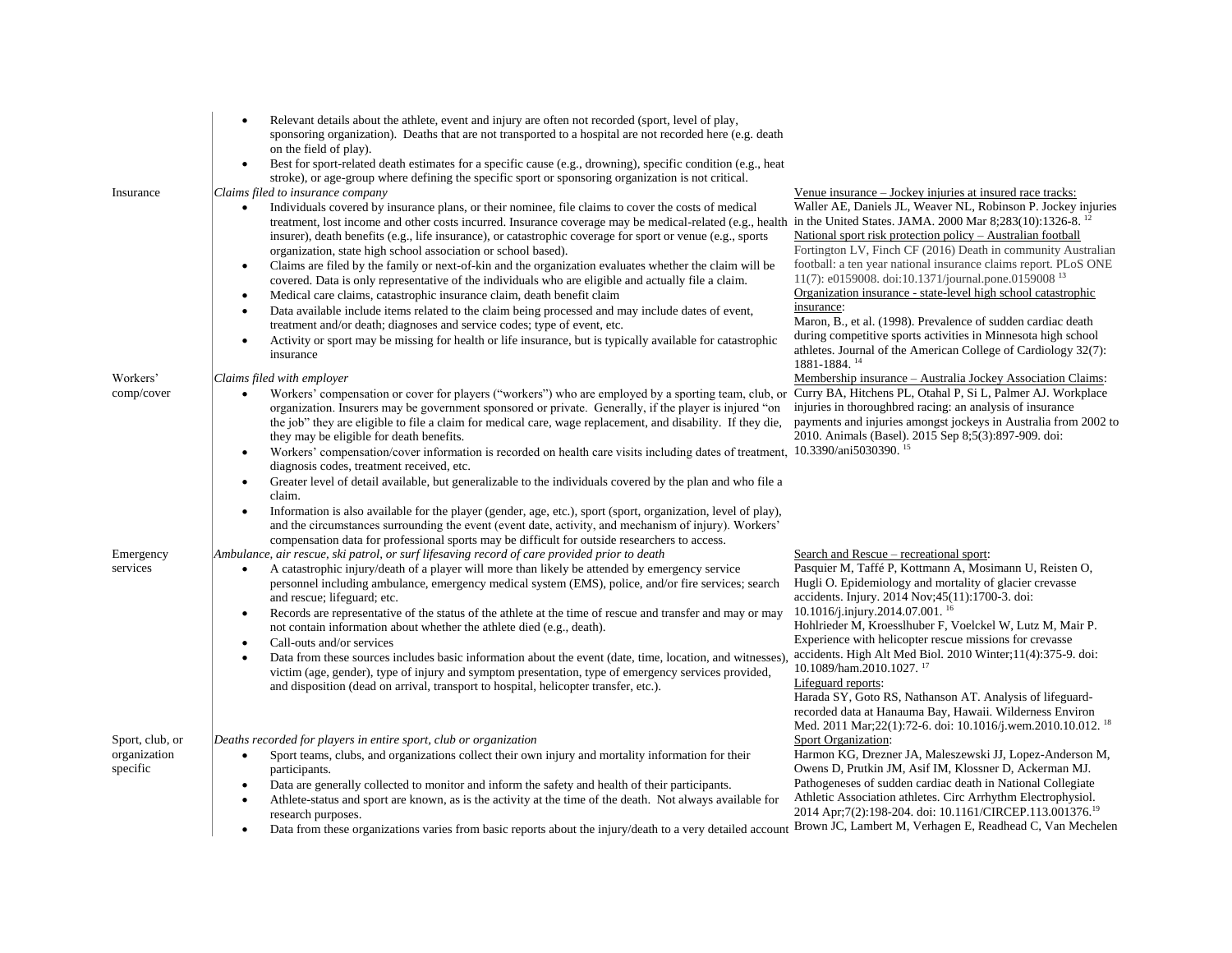|                          | of the event, injury, medical care, and player details to detailed surveillance systems.                                                                                                                                         | W, Viljoen W. The incidence of rugby-related catastrophic<br>injuries (including cardiac events) in South Africa from 2008 to<br>2011: a cohort study. BMJ Open 2013;3:1-10. <sup>20</sup>      |
|--------------------------|----------------------------------------------------------------------------------------------------------------------------------------------------------------------------------------------------------------------------------|-------------------------------------------------------------------------------------------------------------------------------------------------------------------------------------------------|
| Government<br>statistics | Death reports gathered from multiple sources to produce national statistics<br>Governments' vital statistics for their citizens (births and deaths) come from different sources and vary                                         | Global burden of disease estimates - WHO Injury Mortality<br>Database:                                                                                                                          |
|                          | by country of origin ranging from registering every death of every citizen (most developed nations) to<br>no system at all (http://apps.who.int/iris/bitstream/10665/75351/1/9789241504072_eng.pdf). <sup>21</sup>               | Bhalla, K., J. Harrison, L. Fingerhut, S. Shahraz, J. Abraham and<br>P. Hsiu-Yeh (2011). The global injury mortality data collection                                                            |
|                          | Vital registration for deaths come from death certificates completed by designated individuals in states,<br>$\bullet$<br>territories or regions. Death registrations are then gathered by the government agency.                | of the GBD-Injury Expert Group: a publicly accessible research<br>tool. International Journal of Injury Control and Safety                                                                      |
|                          | Include all deaths recorded – those certified by a coroner or not. In the absence of formal registration,<br>$\bullet$<br>governments may provide verbal autopsies through community based data collection process whereby       | Promotion. 18 (3): 249-253. <sup>22</sup>                                                                                                                                                       |
|                          | the representative interviews the family and other community members about the event. Mortuaries<br>also provide important source of information on injury-related deaths.                                                       |                                                                                                                                                                                                 |
|                          | Information is based on the ICD-10 codes and establishing athlete status or that the activity was sport-<br>$\bullet$                                                                                                            |                                                                                                                                                                                                 |
| Publicly available       | related may be difficult/impossible.<br>Deaths gathered from news media reports, social media, online public databases, etc.                                                                                                     | Case descriptions from media:                                                                                                                                                                   |
| sources                  | Death of an athlete or player will often be reported and/or discussed in the public domain. Consists of<br>publicly available information including articles in news and print media available and other documents               | Kelly et al. Sports-related recurrent brain injuries United States.<br>MMWR. 1997; 46: 224-227. <sup>23</sup>                                                                                   |
|                          | publicly available including court records after lawsuit settlement, web blogs, social media, Wikipedia,                                                                                                                         | Fortington LV, Bekker S, Finch CF. Online news media<br>reporting of football-related fatalities in Australia: A matter of                                                                      |
|                          | etc.<br>Useful for the initial notification that a player death has occurred. However, not all deaths are covered<br>$\bullet$                                                                                                   | life and death. Journal of Science & Medicine in Sport 2017: doi:                                                                                                                               |
|                          | in the public domain and capture is not complete. Useful for deaths due to unusual or unique<br>circumstances such as shallow water blackout drownings in swim training                                                          | 10.1016/j.jsams.2017.06.015. <sup>24</sup><br>Cases gathered from media searches:                                                                                                               |
|                          | (http://www.shallowwaterblackoutprevention.org/).                                                                                                                                                                                | Lemez, S., N. Wattie and J. Baker (2016). Early death in active                                                                                                                                 |
|                          | Accuracy and validity of publicly available sources varies widely. Even reports published by<br>$\bullet$<br>professional journalists are subject to error. Unverified social media reports should be treated with a             | professional athletes: Trends and causes. Scandinavian Journal<br>of Medicine & Science in Sports 26(5): 544-549. <sup>25</sup><br>Pelletier AR, Gilchrist J. Fatalities in swimming pools with |
|                          | high level of caution. Caution is required, and additional efforts to verify accuracy may be required.<br>Sport-relatedness may or may not be accurate and determinable with information available.<br>$\bullet$                 | lifeguards: USA, 2000-2008. Inj Prev. 2011 Aug;17(4):250-3.                                                                                                                                     |
|                          | Internet search engines; media search engines; paper clipping services; online databases; other<br>Data from these sources range from very basic to detailed accounts of the event that include interviews<br>$\bullet$          | doi: 10.1136/ip.2010.029751. <sup>26</sup>                                                                                                                                                      |
|                          | with family, school personnel, medical personnel, law enforcement, and results from autopsies.                                                                                                                                   |                                                                                                                                                                                                 |
| Case report/series       | Medical based reports of one or a series of deaths                                                                                                                                                                               | Case studies:                                                                                                                                                                                   |
|                          | Published case reports and series provide detailed information about one or several deaths<br>$\bullet$<br>Useful for identifying characteristics of new or unique injury or condition, exposure, or treatment that<br>$\bullet$ | Cantu, R. C. and A. D. Gean (2010). Second-impact syndrome<br>and a small subdural hematoma: an uncommon catastrophic                                                                           |
|                          | would be of interest to the sports and medical community as well as the public. Inform data collection                                                                                                                           | result of repetitive head injury with a characteristic imaging<br>appearance. Journal of Neurotrauma 27(9): 1557-1564. <sup>27</sup>                                                            |
|                          | systems and practices (new types of events to monitor, types of care provided, etc.).<br>Limited in scope. Do not provide any information on prevalence, incidence, or risk.<br>$\bullet$                                        | Allen SB, Cross KP. Out of the frying pan, into the fire: a case of                                                                                                                             |
|                          | Level of detail is place or source of publication driven: player demographics and pertinent medical<br>$\bullet$                                                                                                                 | heat shock and its fatal complications. Pediatr Emerg Care. 2014                                                                                                                                |
|                          | history, the circumstances of the event, the medical course of the injury or illness, medical care                                                                                                                               | Dec;30(12):904-10. doi: 10.1097/PEC.0000000000000296. <sup>28</sup>                                                                                                                             |
| Observational            | provided, and final disposition which can inform current and future medical practices.<br>Research based study of sport injury resulting in death (e.g., cohort, case-control)                                                   | Research study:                                                                                                                                                                                 |
| studies                  | Research studies provide information on sport-related deaths and largely depends on the purpose of the<br>$\bullet$                                                                                                              | Webner D, DuPrey KM, Drezner JA, Cronholm P, Roberts WO.                                                                                                                                        |
|                          | research.<br>More useful if the purpose is to specifically study death. If not specific to death, then the study may or                                                                                                          | Sudden cardiac arrest and death in United States marathons. Med<br>Sci Sports Exerc. 2012 Oct;44(10):1843-5. doi:                                                                               |
|                          | may not capture deaths depending on when the study is conducted (e.g. rarity of deaths).                                                                                                                                         | 10.1249/MSS.0b013e318258b59a. <sup>29</sup>                                                                                                                                                     |
|                          | Include prospective cohort studies of sport participants, case-control and case-crossover studies, and<br>cross-sectional studies.                                                                                               |                                                                                                                                                                                                 |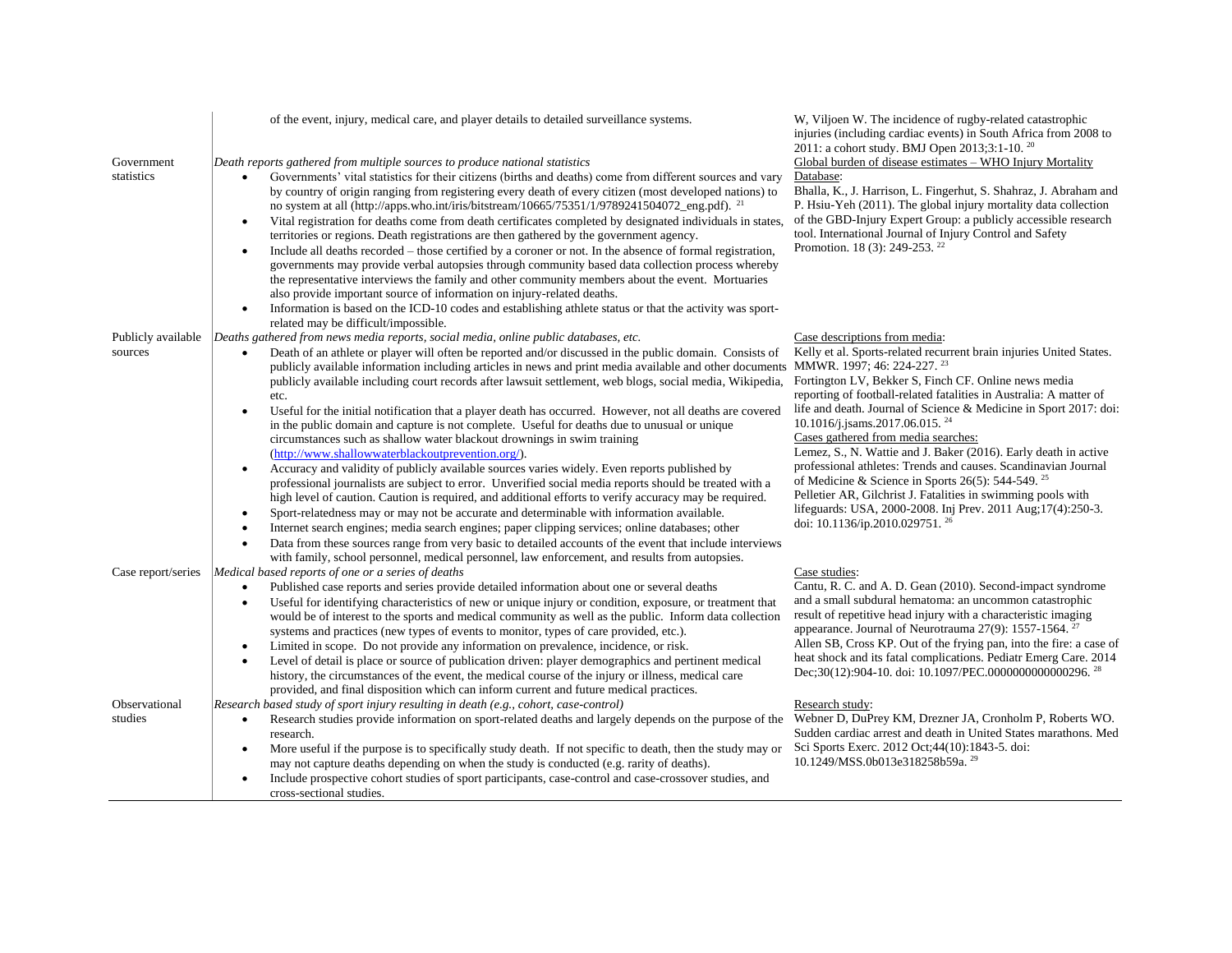## **References**

<span id="page-3-0"></span>1. Thacker S, Qualters J, Lee L. Public health surveillance in the United States: evolution and challenges. Morbidity and Mortality Weekly Report 2012;61:3-9.

<span id="page-3-1"></span>2. Kucera KL, Yau RK, Register-Mihalik J, et al. Traumatic brain and spinal cord fatalities among high school and college football players - United States, 2005-2014. MMWR Morbidity and mortality weekly report 2017;65:1465-9.

<span id="page-3-2"></span>3. Mueller F, Cantu R. Catastrophic injuries and fatalities in high school and college sports, fall 1982-spring 1988. Med Sci Sports Exerc 1990;22:737-41.

<span id="page-3-3"></span>4. Kerr ZY, Harmon KJ, Marshall SW, Proescholdbell SK, Waller AE. The epidemiology of traumatic brain injuries treated in emergency departments in North Carolina, 2010–2011. North Carolina Medical Journal 2014;75:8-14.

<span id="page-3-4"></span>5. Torg J, Vegso J, Sennett B, Das M. The National Football Head and Neck Injury Registry. 14-year report on cervical quadriplegia, 1971 through 1984. JAMA : the journal of the American Medical Association 1985;254:3439-43.

<span id="page-3-5"></span>6. Andrew NE, Gabbe BJ, Wolfe R, Cameron PA. Trends in sport and active recreation injuries resulting in major trauma or death in adults in Victoria, Australia, 2001–2007. Injury 2012;43:1527-33.

<span id="page-3-6"></span>7. Scharhag J, Bohm P, Dvorak J, Meyer T. F-MARC: the FIFA Sudden Death Registry (FIFA-SDR). British Journal of Sports Medicine 2015;49:563-5.

<span id="page-3-7"></span>8. Chappex N, Schlaepfer J, Fellmann F, Bhuiyan ZA, Wilhelm M, Michaud K. Sudden cardiac death among general population and sport related population in forensic experience. Journal of forensic and legal medicine 2015;35:62-8.

<span id="page-3-8"></span>9. Suarez-Mier MP, Aguilera B, Mosquera RM, Sanchez-de-Leon MS. Pathology of sudden death during recreational sports in Spain. Forensic science international 2013;226:188-96.

<span id="page-3-9"></span>10. Quan L, Pilkey D, Gomez A, Bennett E. Analysis of paediatric drowning deaths in Washington State using the child death review (CDR) for surveillance: what CDR does and does not tell us about lethal drowning injury. Injury Prevention 2011;17:i28-i33.

<span id="page-3-10"></span>11. Glass T, Ruddy RM, Alpern ER, et al. Traumatic brain injuries and computed tomography use in pediatric sports participants. The American Journal of Emergency Medicine 2015;33:1458-64.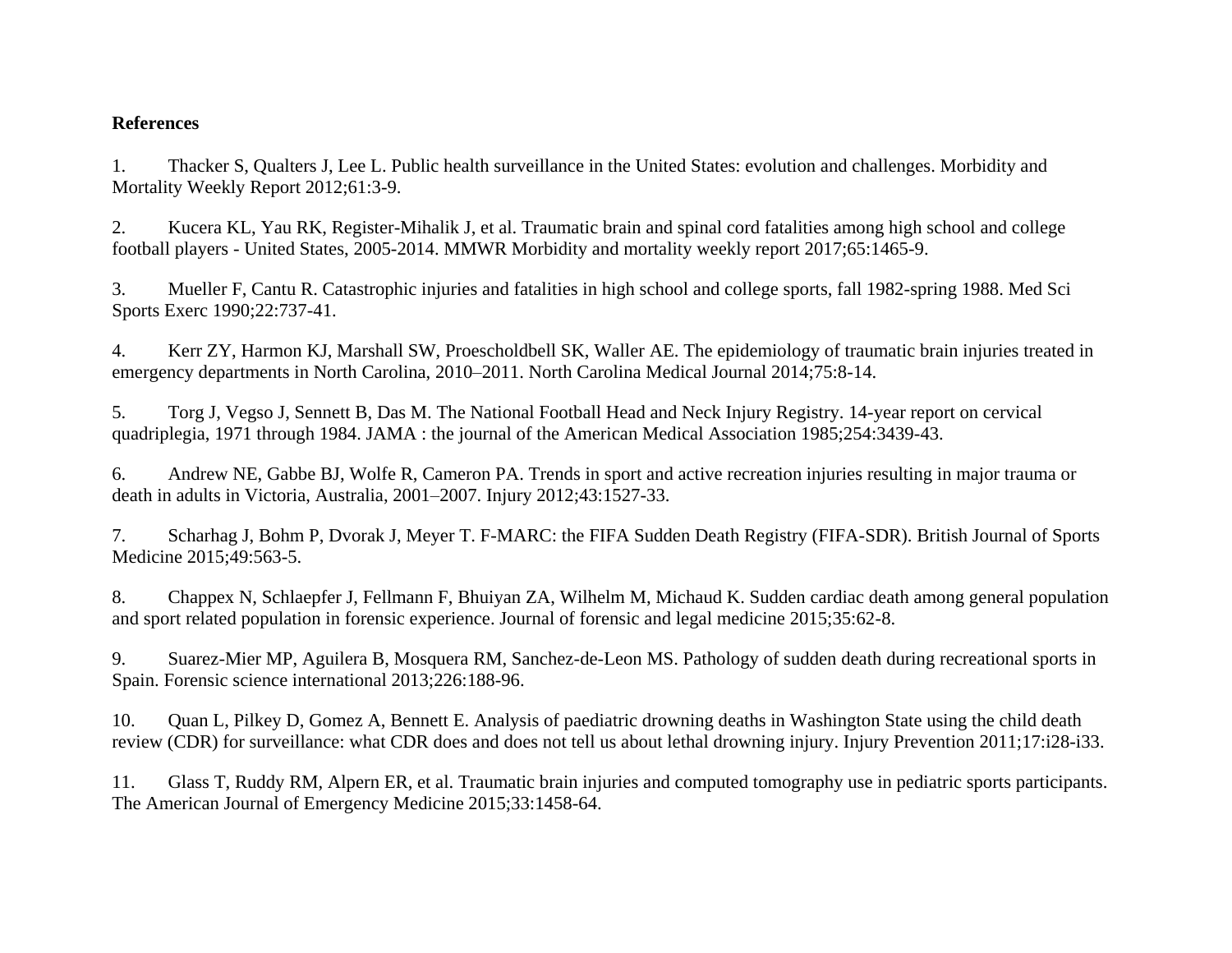<span id="page-4-0"></span>12. Waller A, Daniels J, Weaver N. Jockey injuries in the United States. JAMA : the journal of the American Medical Association 2000;283:1326-8.

<span id="page-4-1"></span>13. Fortington LV, Finch CF. Death in community australian football: a ten year national insurance claims report. PLOS ONE 2016;11:1-8.

<span id="page-4-2"></span>14. Maron BJ, Gohman TE, Aeppli D. Prevalence of sudden cardiac death during competitive sports activities in Minnesota high school athletes. Journal of the American College of Cardiology 1998;32:1881-4.

<span id="page-4-3"></span>15. Curry B, Hitchens P, Otahal P, Si L, Palmer A. Workplace injuries in thoroughbred racing: an analysis of insurance payments and injuries amongst jockeys in Australia from 2002 to 2010. Animals 2015;5:0390.

<span id="page-4-4"></span>16. Pasquier M, Taffé P, Kottmann A, Mosimann U, Reisten O, Hugli O. Epidemiology and mortality of glacier crevasse accidents. Injury 2014;45:1700-3.

<span id="page-4-5"></span>17. Hohlrieder M, Kroesslhuber F, Voelckel W, Lutz M, Mair P. Experience with helicopter rescue missions for crevasse accidents. High Alt Med Biol 2010;11:375-9.

<span id="page-4-6"></span>18. Harada S, Goto R, Nathanson A. Analysis of lifeguard-recorded data at Hanauma Bay, Hawaii. Wilderness Environmental Medicine 2011;22:72-6.

<span id="page-4-7"></span>19. Harmon KG, Drezner JA, Maleszewski JJ, et al. Pathogeneses of sudden cardiac death in national collegiate athletic association athletes. Circulation Arrhythmia and electrophysiology 2014;7:198-204.

<span id="page-4-8"></span>20. Brown JC, Lambert M, Verhagen E, Readhead C, Van Mechelen W, Viljoen W. The incidence of rugby-related catastrophic injuries (including cardiac events) in South Africa from 2008 to 2011: a cohort study. BMJ Open 2013;3:1-10.

<span id="page-4-9"></span>21. Bartolomeos K, Kipsaina C, Grills N, Ozanne-Smith J, Peden M. Fatal injury surveillance in mortuaries and hospitals: a manual for practitioners. Geneva, Switzerland: Department of Violence and Injury Prevention and Disability, World Health Organization and Monash University; 2012.

<span id="page-4-10"></span>22. Bhalla K, Harrison J, Fingerhut L, Shahraz S, Abraham J, Hsiu-Yeh P. The global injury mortality data collection of the GBD-Injury Expert Group: a publicly accessible research tool. International Journal of Injury Control and Safety Promotion2011:249-53.

<span id="page-4-11"></span>23. Kelly J. Sports-related recurrent brain injuries--United States. MMWR Morbidity and mortality weekly report 1997;46:224-7.